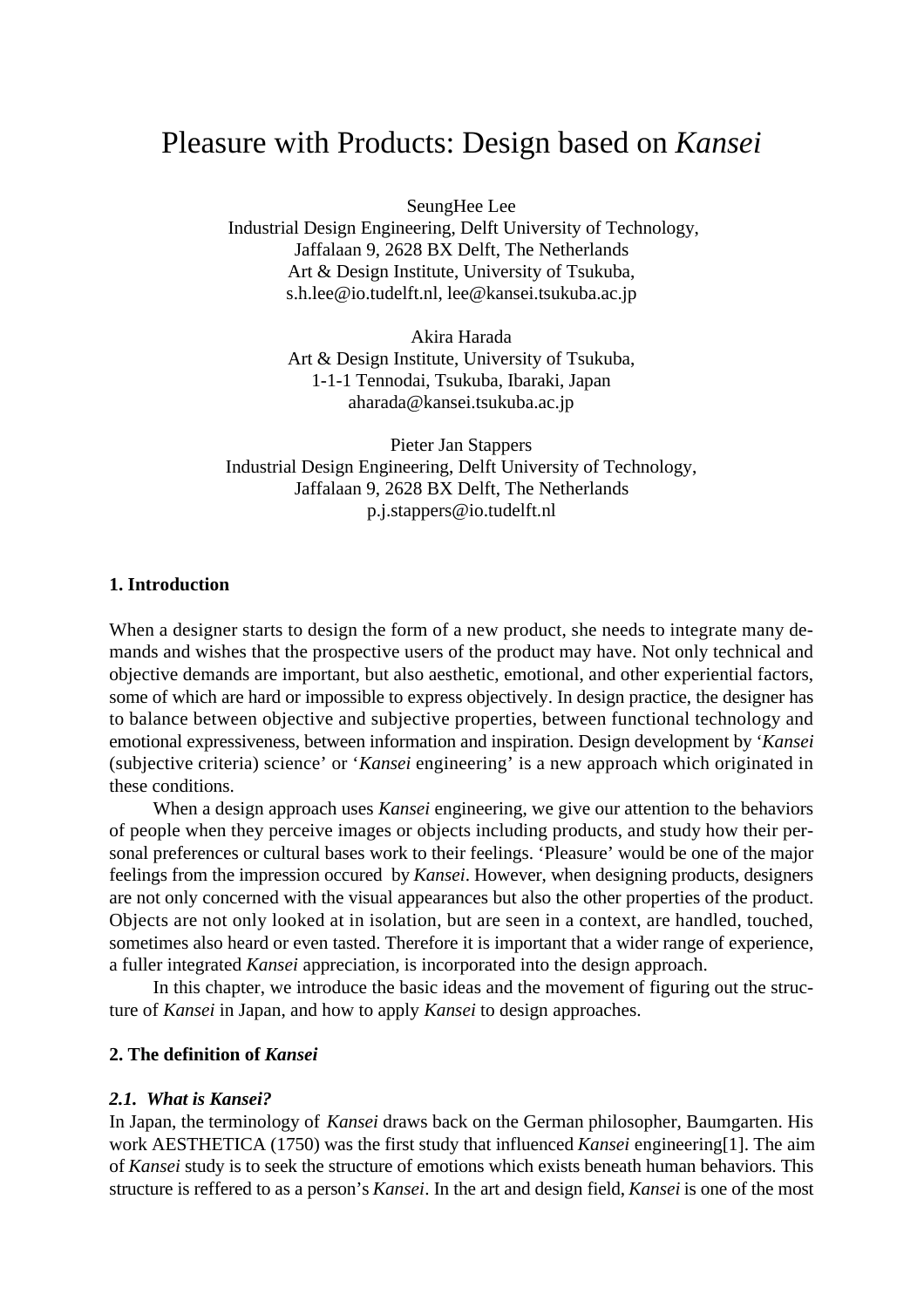

**Figure 1**: The Etymology of *Kansei*

important elements which brings the willing or power of creation. In research by Harada, it was found that the attitude of a person in front of art work and design is not based on logic but on *Kansei*[2].

 The word "*Kansei*" is interpreted variously and has been used in many researches related with not only design but also other research fields. It is a word which inclusively involves the meaning of words such as sensitivity, sense, sensibility, feeling, aesthetics, emotion, affection and intuition. Fig.1 shows the etymology of *Kansei* and *Chisei* interpreted from Chinese characters, both of which are processed in human minds when they receive the information from the external world. As you see in the figure, *Chisei* works to increase the knowledge or understanding which is matured by verbal descriptions of logical facts. And *Kansei* works to increase the creativity through images with feelings or emotions.

 But we cannot doubt the fact that both *Chisei* and *Kansei* have the same level of power to stimulate human behaviors. So far, the practice of most designers has focused on *Chisei*. *Kansei* has been regarded as a totally subjective phenomenon so that anyone in the world has their own individual way of absorbing and presenting. In front of a painting, we appreciate it without thinking of any rules but 'just' feel a pleasure.

*Kansei* has an effect to create more various feelings in the human mind which appear as individualized emotions. But then in the history of product design, the emphasis on mass production caused a disregard for the individual's preferences and feelings. That's the reason why it



**Figure 2**: The effect of *Kansei and Chisei*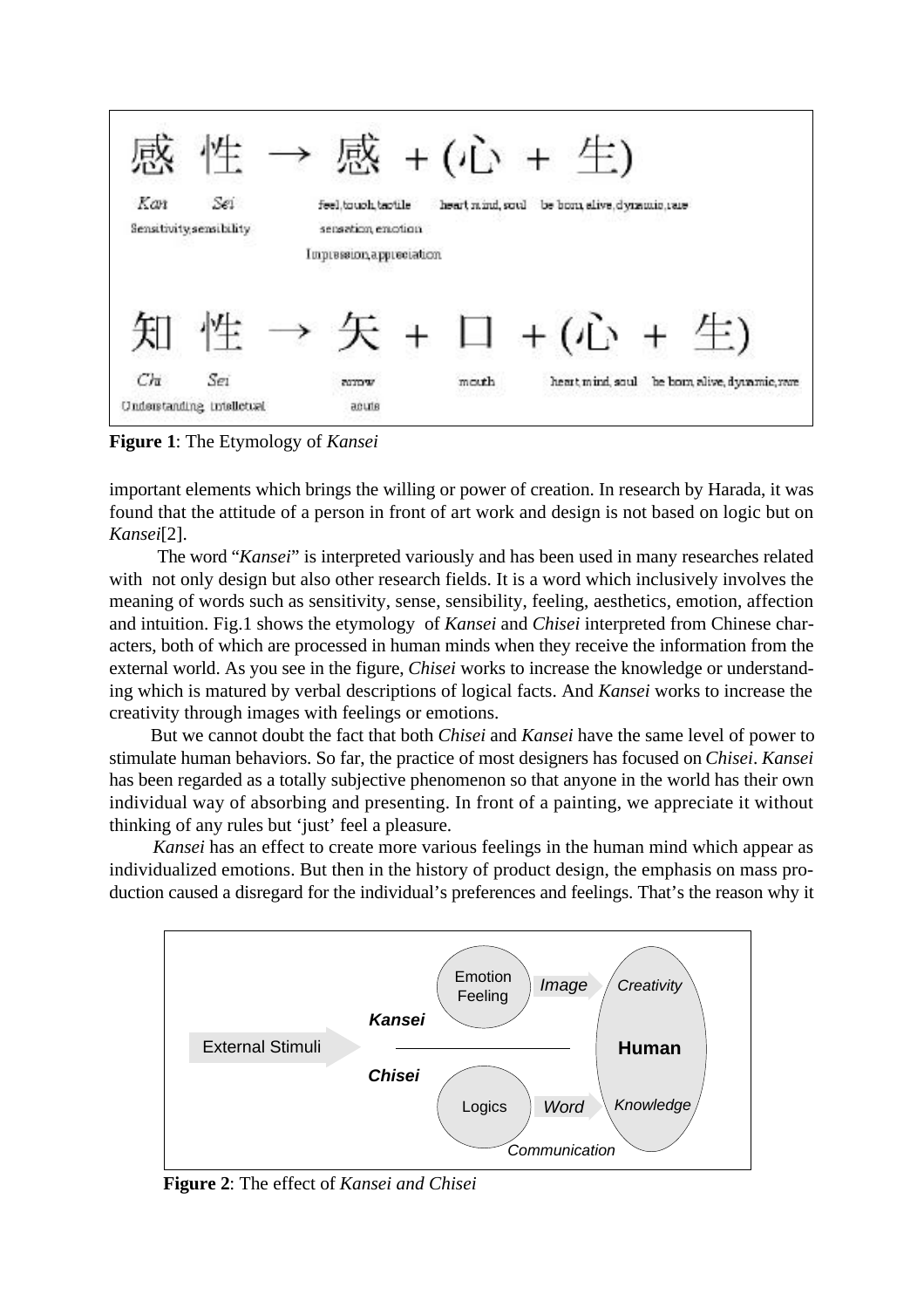has been hard for people to realize the relevance of *Kansei* for design. Nowadays, people's need for emotional satisfaction is growing and being acknowdged by manufacturers.The functional requirements can often besolved by *Chisei*, logical knowedge of technology. But the fulfilling of emotional requirements, including pleasure, requires attention for *Kansei*. Regarding those changes, we need to know the structure of *Kansei* and how to apply it to product design.

 In 1997, the *Kansei* evaluation special project started as a five-year interdiciplinary project at University of Tsukuba in Japan. Because it was found that the term'*Kansei'*was used in different meanings by different participating researchers, an initial study mapped there meanings[3]. The researchers in the project were asked to give their definition of *Kansei.* These statements were analysed, and key words were clustered to five main aspects as follows.

- 1. *Kansei* is a subjective effect which cannot be described by words alone.
- 2. *Kansei* is a cognitive concept, influenced by a person's knowledge, experience, and character.
- 3. *Kansei* is a mutual interaction between the intuition and intellectual activity.
- 4. *Kansei* entails a sensitivity to aspects such as beauty or pleasure.
- 5. *Kansei* is an effect for creating the images often accompanied by the human mind

Most of all, it's important to understand *Kansei* implies that human behaviors can change dynamically, and indicates flexible and dynamic approaches are needed in the various fields of study.

## *2.2. Why is it important to develop modeling of the structure of Kansei ?*

Before *Kansei* can be applied to product design, its structure should first be mapped. For design, this requires a human centered approach.

The *Kansei* evaluation special project includes various research fields divided into three research groups (Fig.3-7). The 1st group is working to figure out the *Kansei* evaluation using the art and design works. They approach from the art critics, design history and cognitive science to know how people interact with art through their appreciation behaviors. The 2nd group is devel-



Figure 3: International Network of Figure 4: Robot in the art Controlling the Robot



museum



**Figure 5**: Example of Tracking Robot Views



**Figure 6**: Analysis of Viewing Behavior



**Figure 7**: Design of Remote Control Robot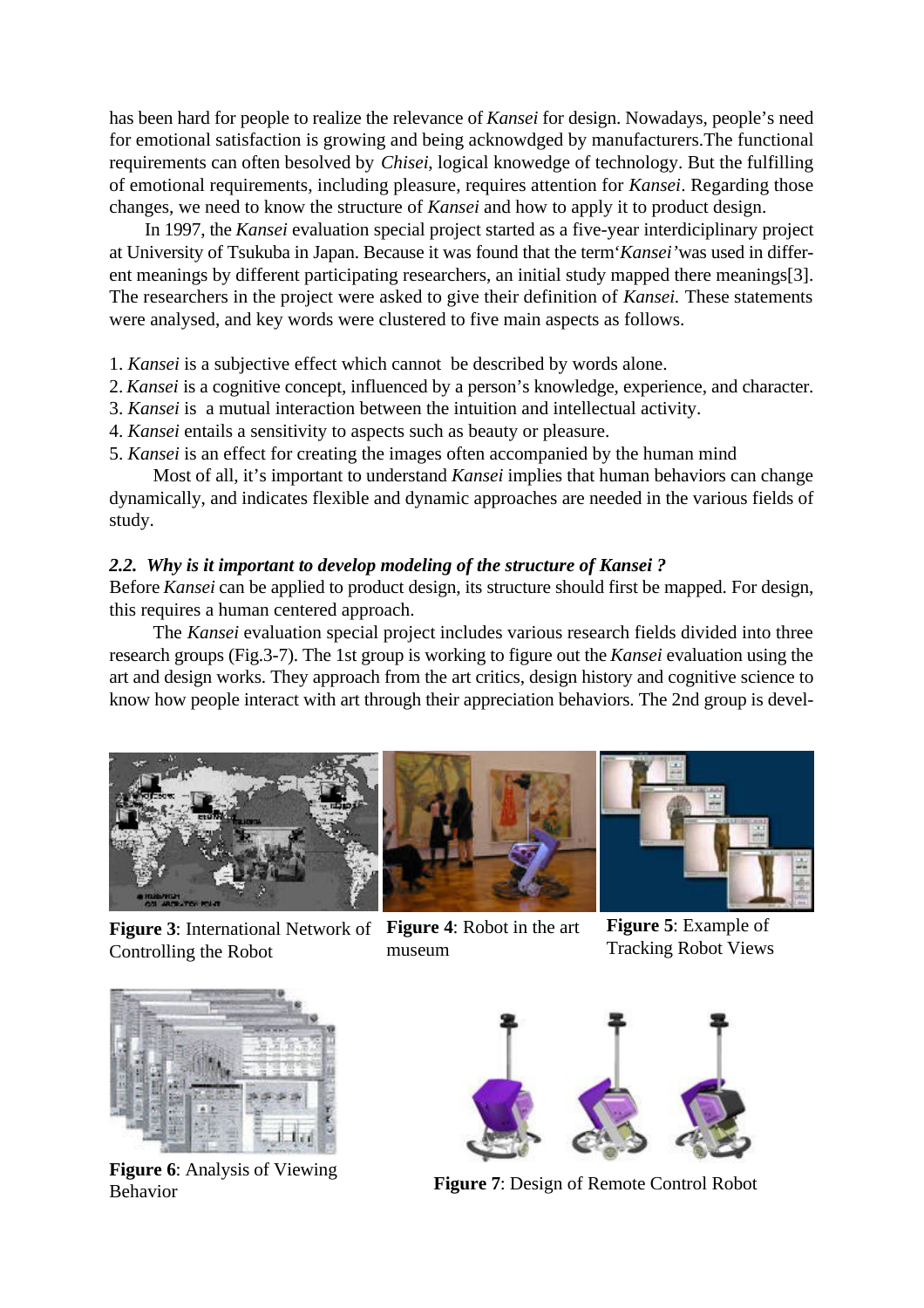oping network programming and user interface which is used to make these artworks accessible over the internet by studying. And the 3rd group is designing the remote control robot which allows remote viewers to virtually more through a museum. This robot was made to let people explore an art museum over the internet.

The remote control robot is utilized as a tool to get the experimental data of human behaviors. By tracking the robot, these three groups can measure the viewing behaviors. These behaviors will be analysed on the basis of *Kansei* evaluation. We concentrate to find out not only the differences of behaviors but also the characteristic common points of people with different cutural backgrounds.

Based on the aim of *Kansei* study, many researchers not only from Japan but also from overseas are invloved to uncover its structure.

## **3. How to apply** *Kansei* **to Design and How to evaluate** *Kansei* **?**

In a design context, *Kansei* emphasized the designers imagery skills: the power to produce a mental image and use this in the creative process. It means, when a designer creates a new shape, she must enriched express the impressions gathered in the process. Generally, people hope to get a pleasant feeling from the appearance of the products. Here we introduce explorative design studies which attempt a new approach concerning *Kansei* in the early phase of design which would be one of the solution to improve the feeling of pleasure into design.

## *3.1. Design Approach with Abstracted Images*

Many designers use image collages at the first step of the design process. They try to communicate or confirm what the users/clients wish for a new design. Actually, the image collages often give the essential concepts of clients' wish to the designers (Fig.8). But in practice, these collage are rarely used after that point, when the designer is conceiving the form of the product.

From a point of view of *Kansei,* images are more effective than words to deliver feelings and concepts of formgiving in general. In this research, we developed a new method of formgiving based on the images that express the users' positive feelings including a pleasure [4].

Image abstraction was suggested as a method of creating new shapes of products. When some images are chosen by users/clients subjectively, this choice expresses their preferences of shapes, colors or atmospheres. But each of us may get different impression from the images.



**Figure 8**: Image Collages based on users/clients' Preferences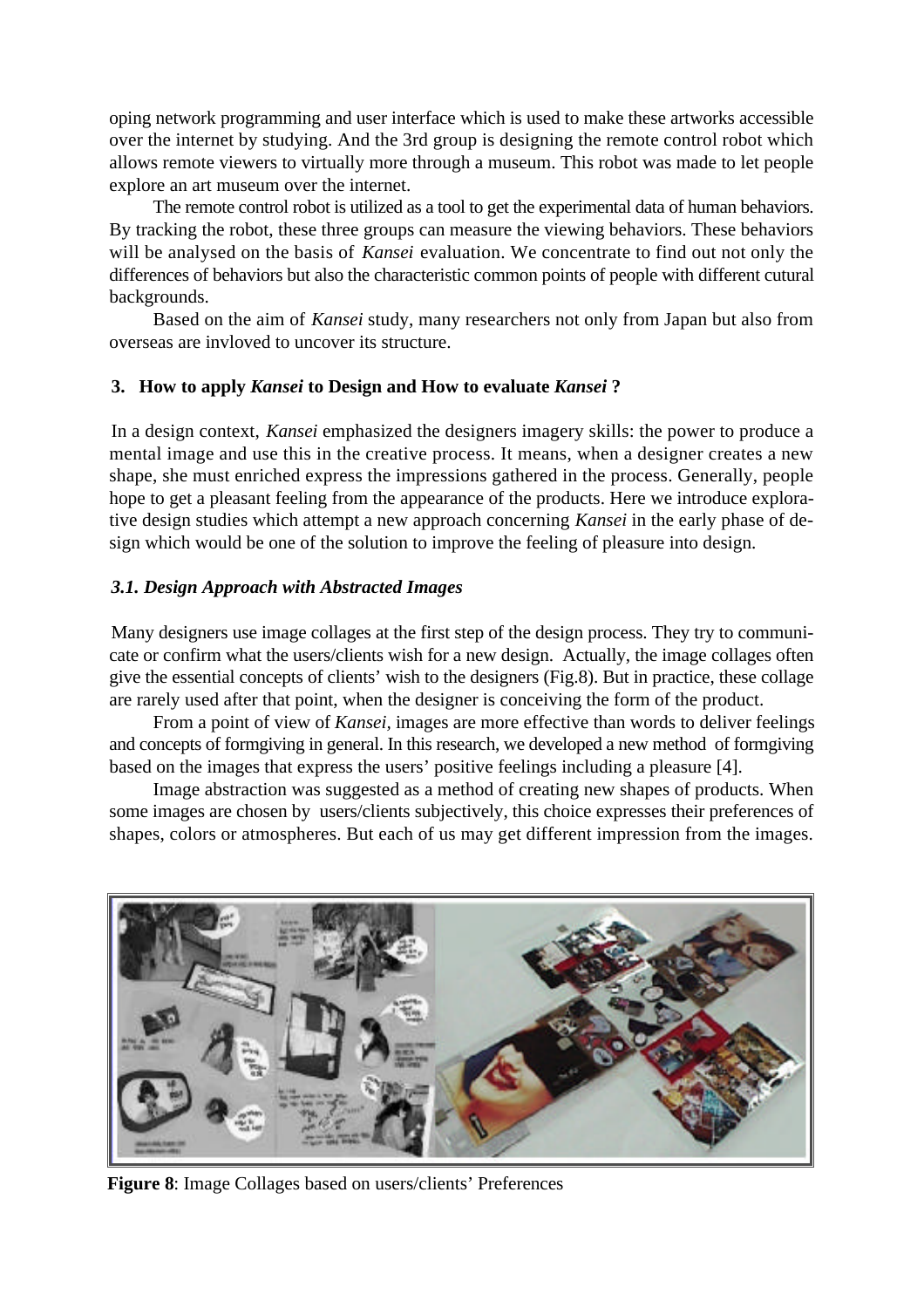

**Figure 9**: Mutual Design Approach with Image-icons

How then can we catch the subjective impressions? Here we introduce the 'Image-icon' which shows a characteristic shape from the picture image. The users/clients and designers can communicate about the subjective, experiential, *Kansei* qualities of the new product form through the inspirational visual materials and the abstracted image-icons. Designers seek for impressive parts on the image and draw this as a simple abstracted sketch. The user examines these imageicon sketches and selects those icons that best express their preferences for the new design. This feedback provides the designer with focused, nonverbal information on which she can base the new form of the product. The abstracted 2D image-icons carry the 'visual language' of the inspirational material as it is experienced by the designer and user. In creating the new form, the designer uses the images for visual elements. The 2D image-icons produced by the designers reveal the way in which they treat the images. They integrate the shapes of the image-icons and capture the essential impression in the 3D form of the new design. This process is shown in Fig.9.

In an experiment, we recorded image-icons made by designers and which form aspects analysed the designers chose to present in the icons. Fig.10 shows examples of image-icons abstracted from different image pictures. The designer who made these icons concentrated on visible edges in the images and suggested a linear shape of recombination for a new design. We found designers used different strategies in this process, some drew very geometric icons, and designed a geometric form. Others enlarged a small part of the visual materials and used this in their design. Other designers transform the icons in more complex ways, for instance by combining and rotating several icons into a single form. These differences and similarities between designers' behavior showed more study is needed to find out how the designers' *Kansei* influence their creativity [5].



**Figure 10**: Speaker Design by Abstracted Image-icons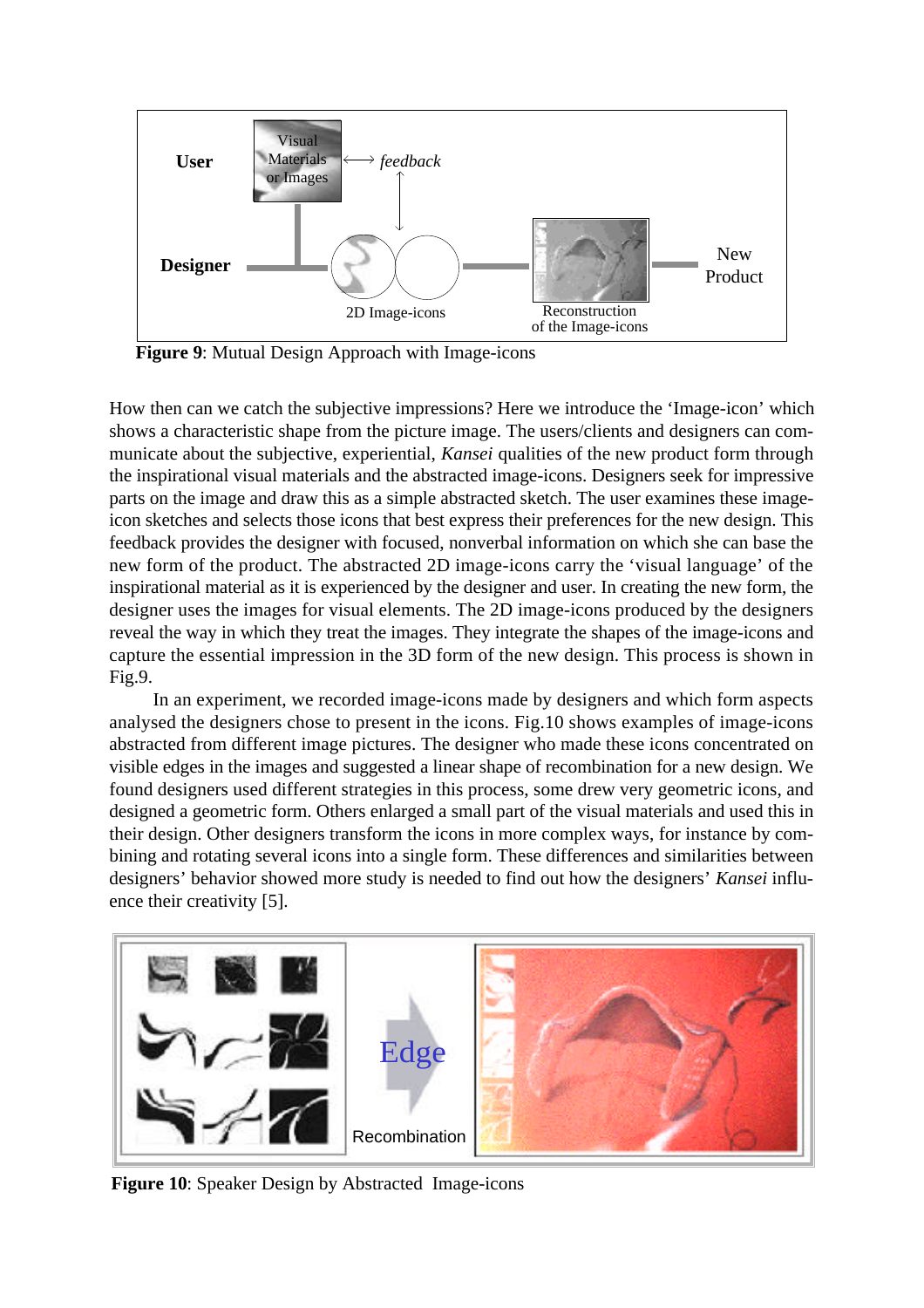## *3.2. Extending of Design Approach based on Kansei by Dynamic Manipulation of 3D Object*

In a current cooperative project, we are exploring how the *Kansei* Design approach can be extended from 2D images into richer product experiences, by introducing spatial materials and 3D icons. In this research, we describe the theoretical background of this project, and describe the experiment that was conducted at Delft Univerity of Technology [6]

 In the *Kansei* design approach developed by Lee & Harada [4][7], visual imagery is used to carry the subjective meanings, and the designer extracts form elements from inspirational material into abstracted image-icons. 2D images may be too limited to capture the dimensions of product appreciation, and the experiment sought to uncover ways in which the approach can be extended. Using 3D materials and 3D icons is an important first step. This experiment compares 2D and 3D viewing techniques, and full tactile-visual exploration, for different product types; the effect of these interaction modes on the richness of the 3D and 2D image-icons that designers produce is analysed using both objective (image processing parameters) and subjective (expert judgement) measures.

#### *3.2.1. Tools and Techniques for Inspiration*

External stimuli produce subjective responses in the observer. The impression often contains emotions such as favor, pleasure or wonder and these feelings reflect the individuals and the situations they face. The problems in design arise when the products reflecting the designer's feelings are not in accordance with the users, or when the analysis of the users' preferences are not accurately modeled in the designer's planning stage resulting in inappropriate products. Here, objective preference analysis becomes necessary.

The *Kansei* design approach is to let the client and designer communicate through the icons which visually represent the favorite shapes of both parties. To make a more creative shape and dynamic impression of the products, they need such a mutual supported communication.

The 'image' was introduced as a tool to narrow the gap of concept cognition between designers and users in the planning of product design, and to effectively reflect the sensibility each held in the design process. The evaluation or impressions of a form sometimes involves feelings that evade expression. This research also employed 'Images' as a main information for the design support system, focusing on the shapes that were formerly regarded as difficult to apply so far.

## *3.2.2. Including 3D in the Kansei Design Approach*

The way in which three-dimensional objects play a role in the design approach is different for the inspirational materials and for the image-icons. The inspirational materials are only evaluated or inspected, but not created, by the designer and client; the objects are also created by the designer. Moreover, inspirational materials, even for 3D forms, often come in the form of a visual representation rather than the real object. With the developments in the internet, it can be expected that both 2D and 3D catalogues and databases of forms become a prominent part of the designer's world; a part from which inspiration can be taken. For this reason it is interesting to study in how far the relevant form information can be supplied through 3D or 2D spatial visualisations of a form, or what information is only supplied through the designer actually touching or handling the real product (Fig.11). Therefore we distinguish (at least) three levels of inspecting or evaluating the inspirational 3D materials: direct handling, visual inspection from many sides but without touching, and visual inspection through a virtual representation (such as QuickTimeVR or QuickDraw 3D).

The 3D icons preferably are real 3D objects, sculpted from clay. Current computer model-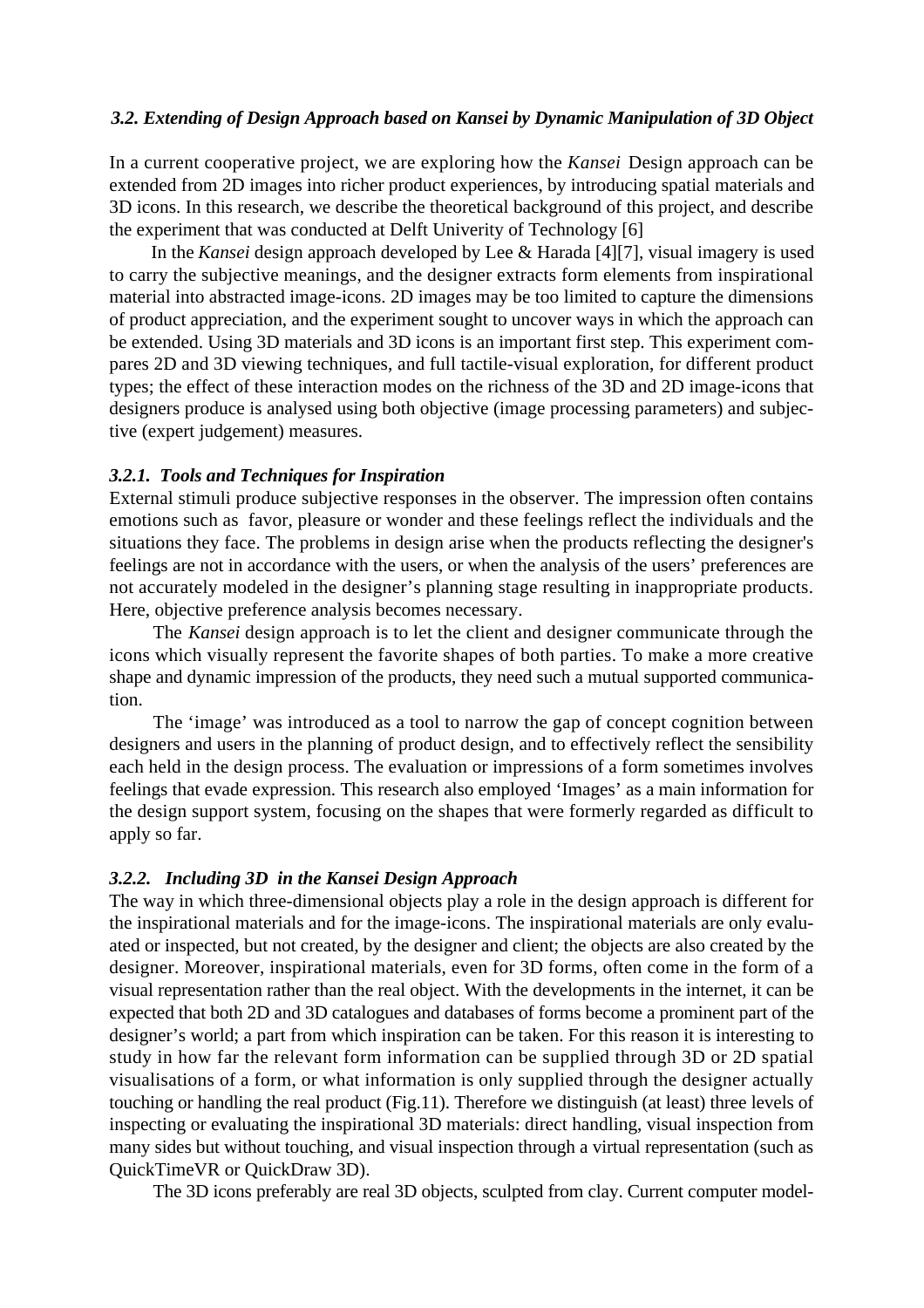ling techniques are still too clumsy to assist the designer in the very explorative type of shape modelling that is involved in creating the abstracted 3D icons. However, because many designers create some 3D sketches before they start modelling, we also let the designers create sketches (half the designers are asked to create the sketches before the clay icons, the other half in the other order).

# *3.2.3. About the Experiment*

The conditions included in the present experiment, where we also make a distinction between the type of product that is being designed, viz., products that are only looked at, such as speakers and clocks, versus products for which using implies touching them such as cassette radios. One can expect these different ways of using the product to have important implications for how their forms are experienced.

In this research, we chose a loudspeaker as a product which does not involve a touch, a cassette radio as a product that is frequently touched by its user. As for the subjects, we invited 24 students from 3rd to 5th grade in Industrial Design Engineering of TU Delft. The first session was a training session, to let the subjects get used to the method. Subjects were shown a picture of a camera, their task was first to sketch the most impressive parts using pen and paper, then to model impressive parts in clay. This resembled the earlier 2D version of the method. In the second session, the subject could view the loudspeaker (or cassette radio) in one of three observation conditions (see Fig.11,12). Either the product was displayed on a computer (different views were provided using a Quick Time VR-like display). In a 2nd condition, the product was shown on a turn table and the subject was instructed not to touch it. Finally, subject in the 3rd condition could look at and touch the product freely.

In the end of 2nd session, all the subjects filled in a personality test. This personality test was used earlier to show the strong relationship between the impressions on images[7]. It is the Maudsley Personality Inventory (by Eysenck) which is known for a high reliability and general validity in psychology and medical science[8]. In our earlier research, it showed clear results of impressions on images according to the personalities, such as substantial vs. unsubstantial and emotional vs. tactile. It provided the results based on two dimensions, one is extraversion-introversion  $(X)$  and the other is neurotic-stable  $(Y)$ .

## *3.2.4. Measurement*

Given the explorative nature of this research, and the great amount of variability involved



**Figure 11**: Three different Conditions of Observation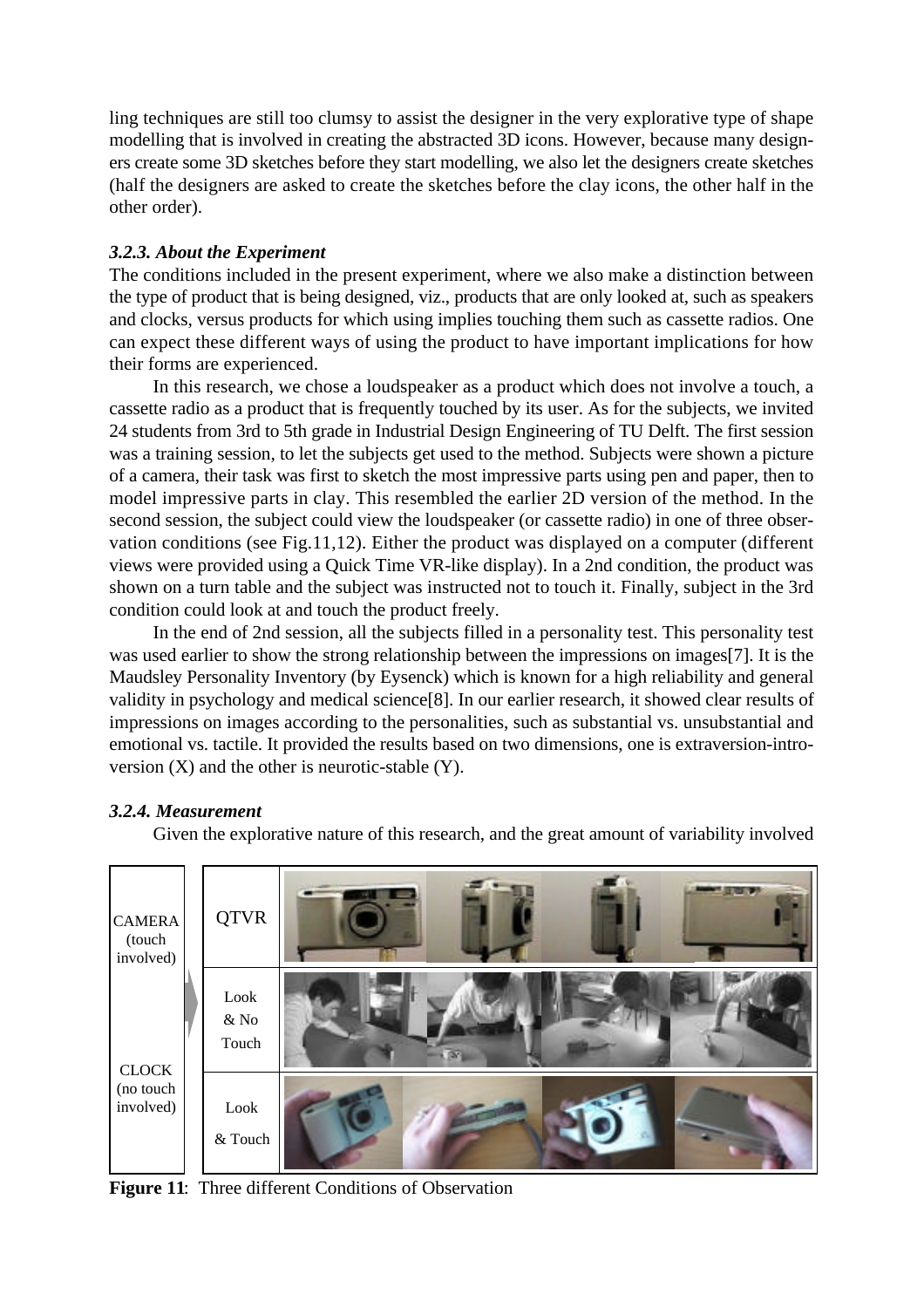in creative processes of form generation, we could not expect a clear-cut single objective measurement to work. First, we put the all outputs of image-icons and clay-icons from each subject on the personality space, as was done in the previous study. Also, the image-icons and clayicons were classified on the expressiveness of their shapes by a panel of experts (design teachers), who are shown the original materials and the icons produced by the designers.

## *1.Influence of different conditions of observation*

One of the aims of this study is to seek the differences of unconscious perception or impression when user or designer faces various use of products in different situations.

Especially for the look-and-touch condition we expected the icons to reflect those shape elements which play a part in holding or operating the object, such as the scale and texture of grips. This effect should be stronger for the products that are meant to be handled than for the visual-only products, which would be dominated by the visual, geometrical shape alone. We also expect virtual and no-touch viewing not to differ much for objects of the latter category; this result might be of great practical importance, as it supports the credibility of the internet



**Figure 12**: Abstracted Impressions by Sketching and Modelling in the 2nd Session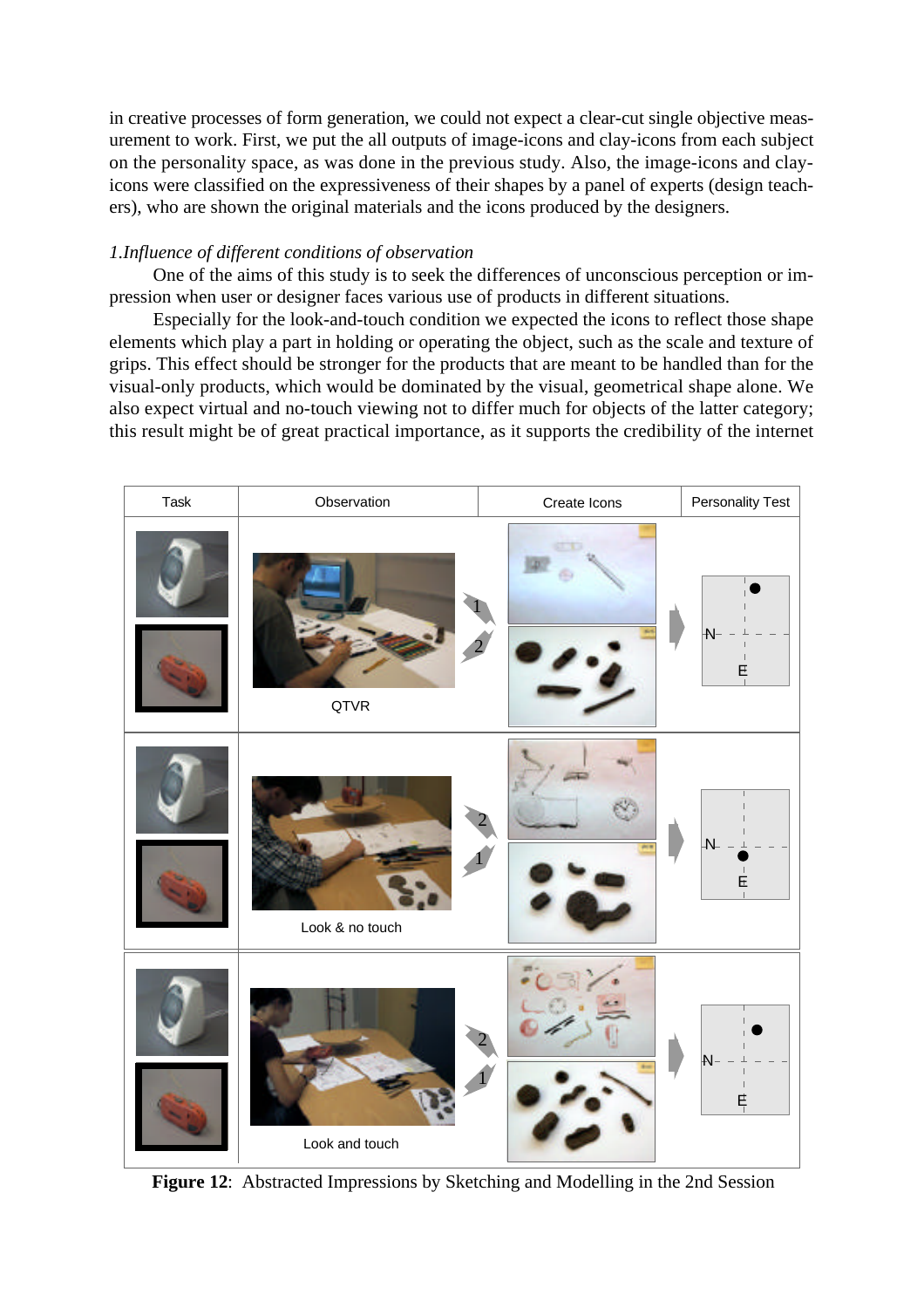VR-catalogues of products mentioned in the introduction.

*2. Relationship between frequency of views and output of impressions*

In case of QTVR condition, the frequency of views were stored automatically while the subjects produced the sketches and clay-icons. The model display program used in the QTVR viewing condition kept a log of the total time that each view was on the screen. These times were converted to percentages of viewing times and averaged over the subjects, for each product class.

## *3. Parallel way of creations*

Designers can approach to grasp the impressions or ideas of product by easier way of their own, such as 'sketching--> modelling' or 'modelling --> sketching' in the design process. We expect which impressions or elements of design could be easily created in each formgiving behavior, sketching or modelling.

# *4. Relationship between the personality and design impressions*

As far as noticed in the previous research, designers often scored high on extraversion. In

this experiment, we found the same tendency for the design students. The clayicons were placed in the personality space (see. Fig.13). The experts (design teachers) remarked mostly about the variations along the neurotic/stable axis (note: the axis were not labeled). We got some dimensions of evaluation, such as simplicity (stable) vs.complexity (neurotic) and abstract (stable) vs. realistic (neurotic). These proved mostly the same tendency with the previous research which have collected impressions in words from the images.



**Figure 13**: Clay Image-icons on the Personality Space

## *3.2.5. Discussion*

When designers begin creating a product, they need to explore new shapes and elements which represent the preferences of the target users. Increasingly, users meet the products first through 2D images in internet catalogues but they use them in real conditions. Because designers also change to use VR tools, it is important to study and progress the validity and workability of these VR conditions.

In this research, we compared the conditions of 2D, 3D viewing and handling in appreciations and observed how designers develop their shape ideas. We registered how people looked at the object and where they concentrated on the objects through a photograph, 2D image sketches and 3D clay-icons. To find patterns in the appreciation behaviour based on *Kansei*, the QTVR tool is an efficient method to register viewing of the forms by subjects [10]. Building the *Kansei* appreciation structure on 3D objects, we study the dimensions such as forms (appearance), scale, surface textures and colors from 2D sketches, and tactile textures, physical emphasis from 3D clay-icons. Extending approach from 2D image-icons to 3D image-icons for manipulating in virtual space, we expect the 3D clay-icons play a role of rapid formgiving tool showing the essential elements of design for new products in searching among the 3D object database.

## **4. Conclusion**

In this chapter, we introduced about the basic meaning of *Kansei* and the movement of structuring appreciation model based on *Kansei* of people from all over the world. With this trial, we can